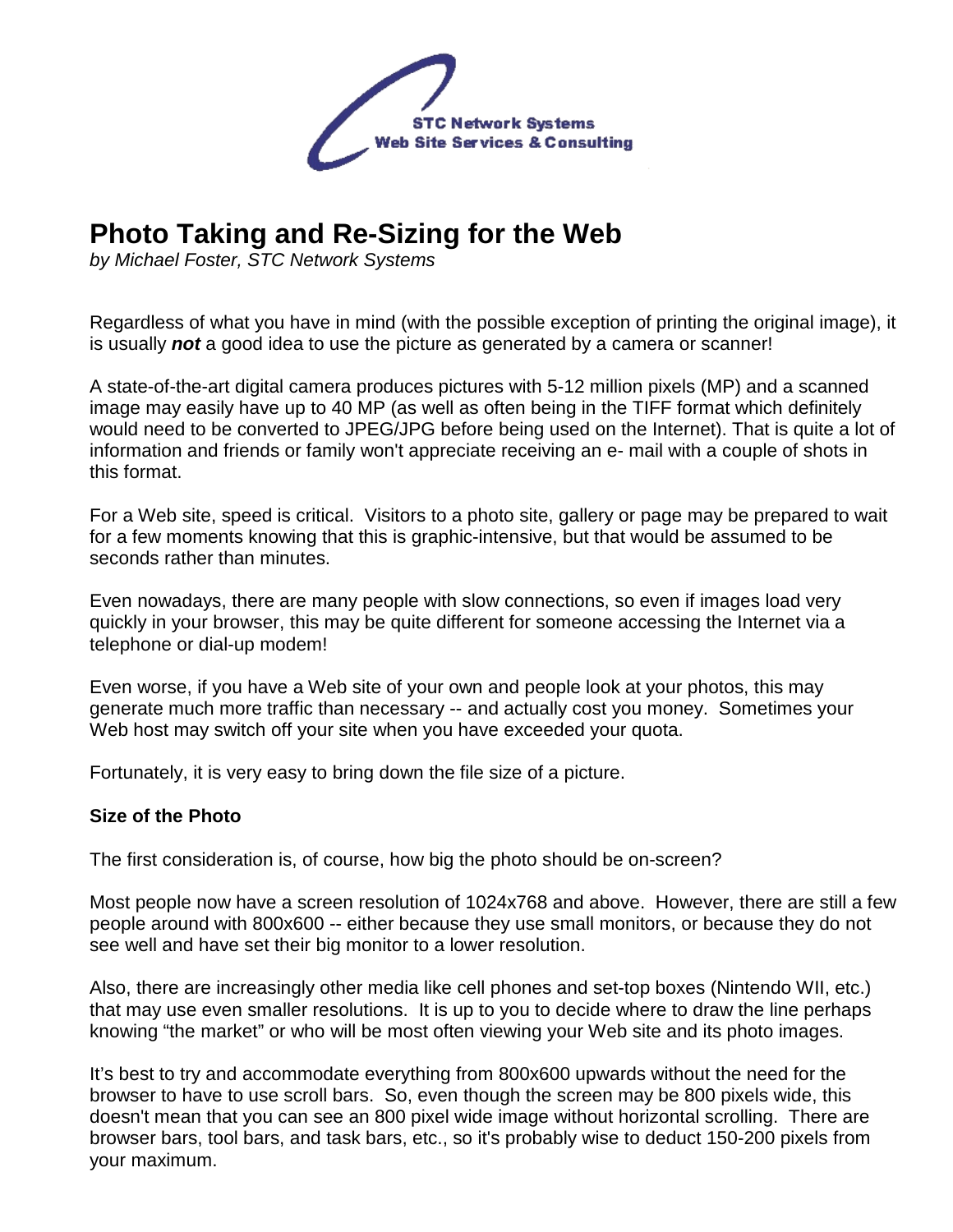Before you re-size your photo, you might want to crop it. There often are some details that you do not want or need in the finished picture. And, if someone steals your images, a cropped photo could come in handy allowing you to prove authorship. (They would not have the missing parts of the original shot, but you do).

Cropping also sometimes is a good way of improving the composition of a photo. For example, by using the "rule of thirds": With a high-resolution photo, you can select the most interesting part and even cut a portrait format out of a landscape format picture.

(Actually, this sort of cropping is exactly what the digital zooms of modern digital cameras are doing.) Chances are, though, that the results achieved with your favorite photo-editing software will be much better with a bit of practice.

## **File size and Image Formats**

Digital cameras -- as well as scanners -- usually offer you the option to save your pictures in raw or tif (TIFF) mode. These are so-called "loss-free" formats so the image is not (yet) compressed. This uses lots of disk (and camera) storage space, but gives you the best output. And, it's how you should probably retain the original. If you save a file as jpg (JPEG), it will be much smaller, but you will lose some image information (normally referred to as "resolution") every time you save your picture!

The "jpg" format still is the best for photos on the Web; for line art and non-photographic graphics (such as logos, etc.), usually gif will give you the better results.

So, it is not advisable to do re-save an image several times. (Meaning: always reduce size, lower resolution, and crop unwanted portions using the original **never** over-writing the original, but saving under a new name, e.g. DSC00001.JPG -> DSC00001a.JPG or 20080123.jpg -> 20080123\_web.jpg)

It is strongly suggested that you save your image in a loss-free format first (storage space is cheap), and only work on a copy. Save it as a "jpg " (if it's not already) only when you are done.

So, it is best to save the optimized photo in a loss-free format: if you have to work on it again (e.g. for making it into a picture for your Web site), you do not need to repeat all the steps to optimize it.

When saving your picture as a "jpg" file, you will be able to specify a quality. This determines the strength of the compression used. If you use 100%, there will be little-to-no loss of information, but chances are your file will still be too big for the Web.

Usually, 80% to 95% will give you results that you can be barely distinguished from 100% and the file size will decrease dramatically. There are programs that allow you to see the results even before saving your picture.

Be careful, though. Most programs give you the remaining quality as a number, for example "95%". Paintshop Pro(r), for example, gives you the quality loss! So if you want to have 95% quality in that program, youd have to choose "5%".

Most pictures can be brought down to 30-50KB (from 7MB to 40MB!) for 600x400 pixels without any problem.